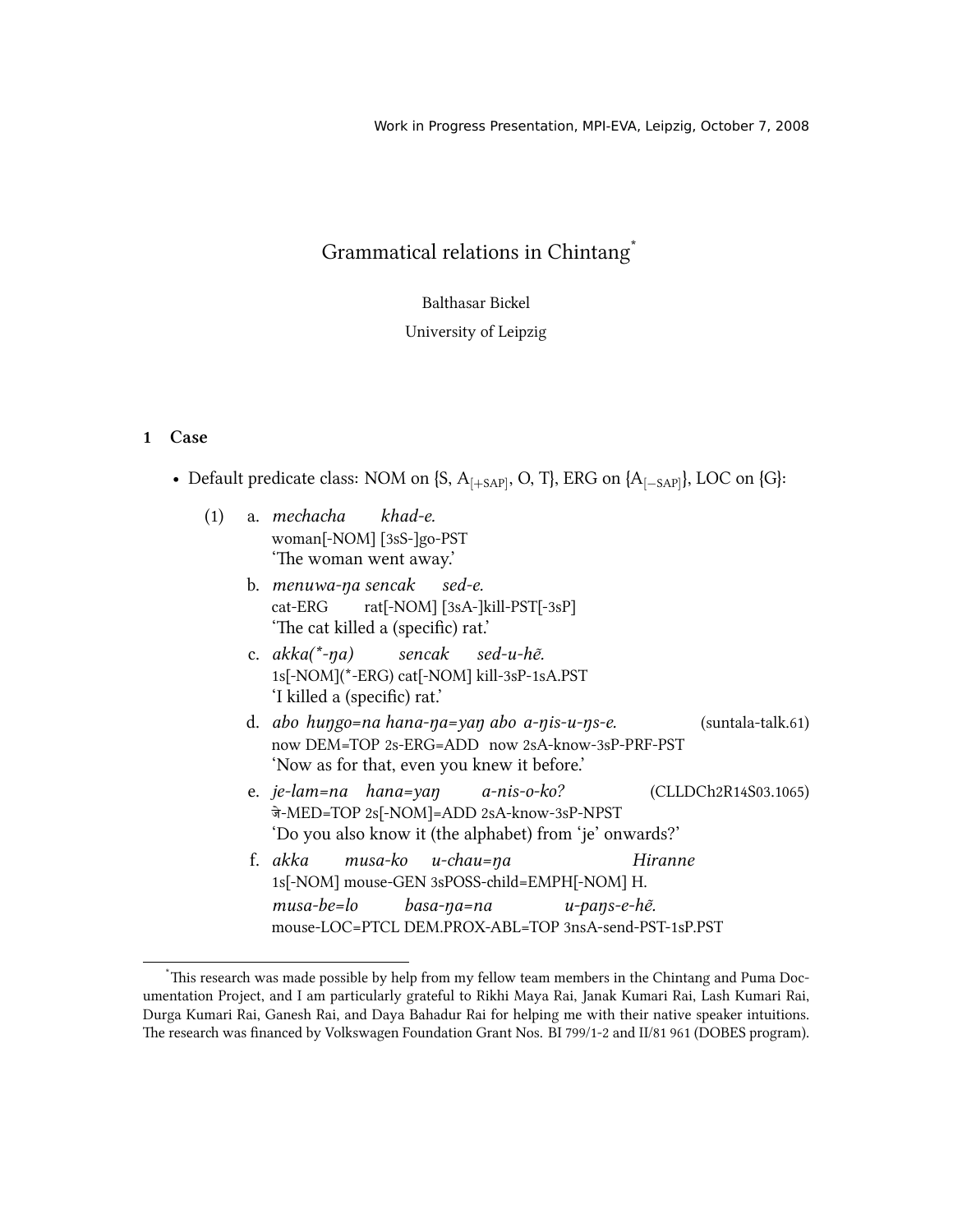[mouse-story.145] 'They sent me, a mouse child, to Hiraṇya Mouse, just like this!'

- <span id="page-1-0"></span>• Deranked experiencer verbs: GEN/POSS on {S,A} (experiencer), NOM on {O} (stimulus); or NOM on {S,A} (experiencer), ERG on {O} (stimulus or empty):
	- (2) a. *pae sencakna u-kipma* later mouse=TOP 3sPOSS-fear [3sS-]come.up-PST=REP *kad-e=pho.* (story.cat.167) 'Later on the rat was afraid.'
		- b. *mikha=yaŋ u-kipma=yaŋ* small=ADD 3sPOSS-fear=ADD [3sA-]bring.up-3sP-NPST *katt-o-ko.* (story.cat.091) 'He is small and he is also afraid of him.'
	- (3) *(marci-ŋa) (hana)* (chilly-ERG) (2s[-NOM]) 3>2-have.a.hot.taste-PST or *na-haŋs-e elo?* (CLLDCh1R13S04.143) 'Is it hot for you?' (तिमीलाई पिरो भयो कि?)
- <span id="page-1-1"></span>• Nominative experiencer verbs: NOM on  ${S, A, O}$ :
	- (4) *kanchi* youngest.one.FEM (2s[-NOM]) sweat *(hana) haknuwa a-si-e* 2sS/A-feel-PST or *elo?* (CLLDCh3R13S03.068) 'Kanchi, you feel hot, don't you?' (कान्छी, गर्मी भयो कि ?)
- Primary object ditransitives: NOM on  $\{S, O, G, A_{[+SAP]} \}$ , INSTR on  $\{T\}$  (ca. 20% of ditransitives), ERG on {A[*−*SAP] }
	- (5) a. *a-ma-ŋa* 1sPOSS-mother-ERG 2s[-NOM] shawl-INS 3>2-cover-PST *hana munjei-ŋa na-bhukt-e.* 'Mother covered you with a shawl.'
		- b. *athomba gol-ŋa rame* before ball-INS R.[-NOM] throw.at-3sP-PERF-PST *or-o-ŋs-e.* (CLLDCh1R13S02.1242) 'He has hit Rame with a ball before.'
- Double-object ditransitives: NOM on {S,O,T,G,A[+SAP] }, ERG on {A[*−*SAP] } (ca. 10% of ditransitives)
	- (6) a. *huĩsa-ŋa pheʔwa* DEMs-ERG money[-NOM] 3sPOSS-friend[-NOM] [3sA-]send.to-PST[-3sP] *u-kam hakt-e.* 'He sent his friend money.'
		- b. *huĩsa-ŋa hana* DEMs-ERG 2s[-NOM] umbrella[-NOM] 3>2-cover-PST *atta na-bopt-e.* 'She covered you with an umbrella.'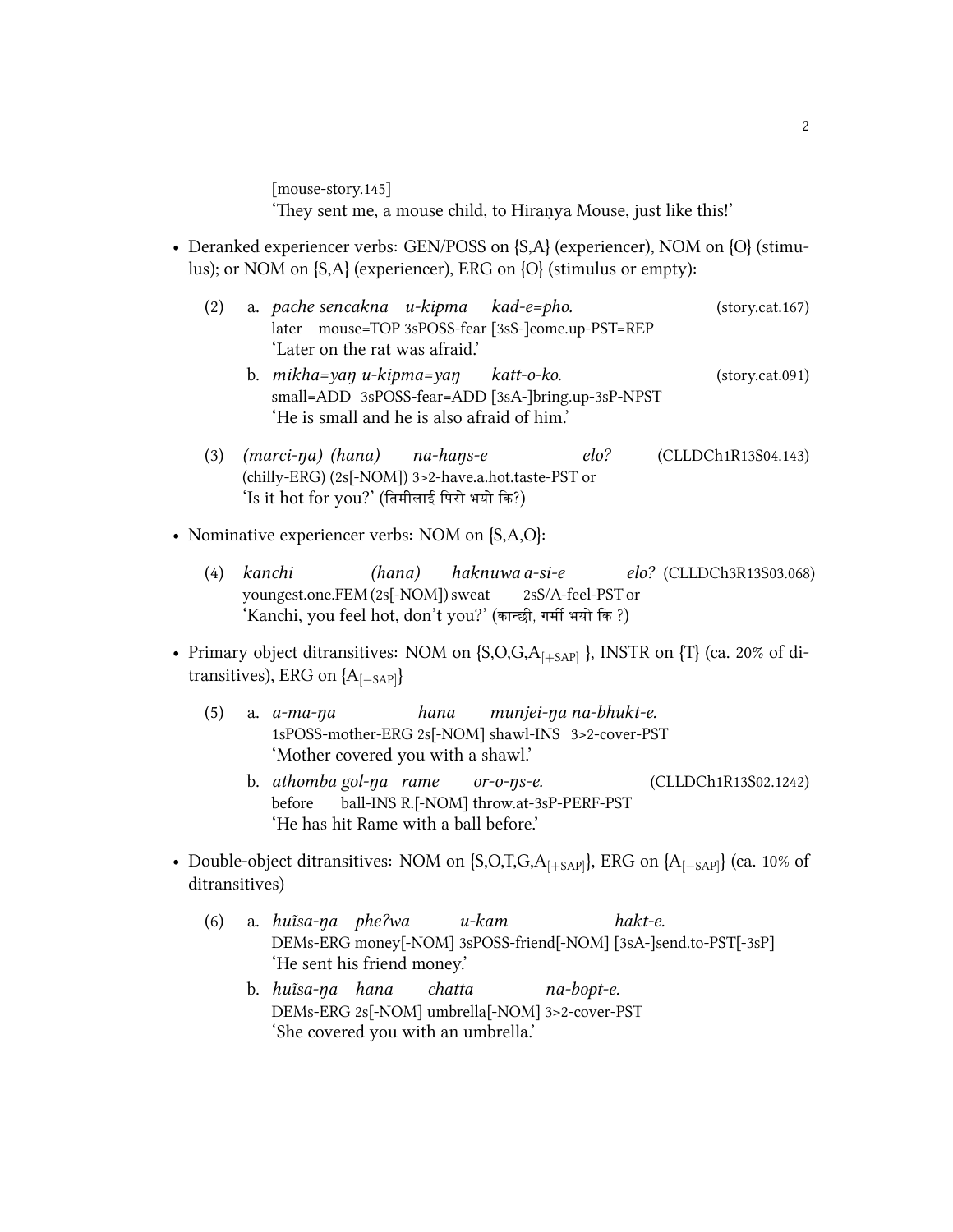## **2 Agreement**

- To keep things simple, I only summarize the sets that trigger agreement, ignoring aligments specific to individual morphemes (on which see Bickel [2008\)](#page-12-0).
- Default predicate class: 'S-Agreement' with {S} vs. 'A-agreement' with {A} vs. 'P-Agreement' with {O,T}
- Deranked experiencer verbs: A-agreement with  ${O}$  (stimulus), P-agreement with  ${A}$ (experiencer); no agreement with intransitive experiencer (third person singular default forms, cf. [2a](#page-1-0))
	- (7) *mikha=yaŋ u-kipma=yaŋ* small=ADD 3sPOSS-fear=ADD [3sA-]bring.up-3sP-NPST *katt-o-ko.* (story.cat.091) 'He is small and he is also afraid of him.'

Belhare and Limbu (but as far as I know, not Chintang) also allow A-agreement with  ${A}$  (experiencer), P-agreement with  ${O}$  (Bickel [2004b\)](#page-12-1)

- (8) a. *na maʔi* DEM man[-NOM] 1sPOSS-fear bring.up-NPST-3sP-1sA *a-kipma kaiʔ-t-u-ŋ.* (Belhare) 'I am afraid of this man.'
	- b. *an-dzum-in* 1sKIN.POSS-friend-ART[-NOM] very 1sPOSS-liver[-NOM] yearn-3sP-1sA *saːrik a-luŋma hipt-u-ŋ.* (Limbu) 'I miss my friend very much.'
- Nominative experiencer verbs: S-agreement with {A} (experiencer) in Chintang, but with  $|O|$  (stimulus) in Belhare (difference caused by different etymologies of the experiential verb); no transitive forms

| (9) |                                       |  | a. kanchi, (hana) haknuwa a-si-e elo? (Chintang, cf. 4)              |           |
|-----|---------------------------------------|--|----------------------------------------------------------------------|-----------|
|     |                                       |  | youngest.one.FEM (2s[-NOM]) sweat 2sS-feel-PST or                    |           |
|     |                                       |  | 'Kanchi, you feel hot, don't you?' (कान्छी, (तिमिलाई) गर्मी भयो कि?) |           |
|     | b. <i>nka hakliũa lus-e.</i>          |  |                                                                      | (Belhare) |
|     |                                       |  | 1sNOM sweat[-NOM] [3sS-]perceptible-PT                               |           |
|     | 'I am hot.' (मलाई गर्मी भयो)          |  |                                                                      |           |
|     | c. <i>nka</i> caleppa khikt-he.       |  |                                                                      | (Belhare) |
|     | 1sNOM bread.NOM [3sS-]taste.bitter-PT |  |                                                                      |           |
|     |                                       |  |                                                                      |           |

'To me the bread tastes bitter.'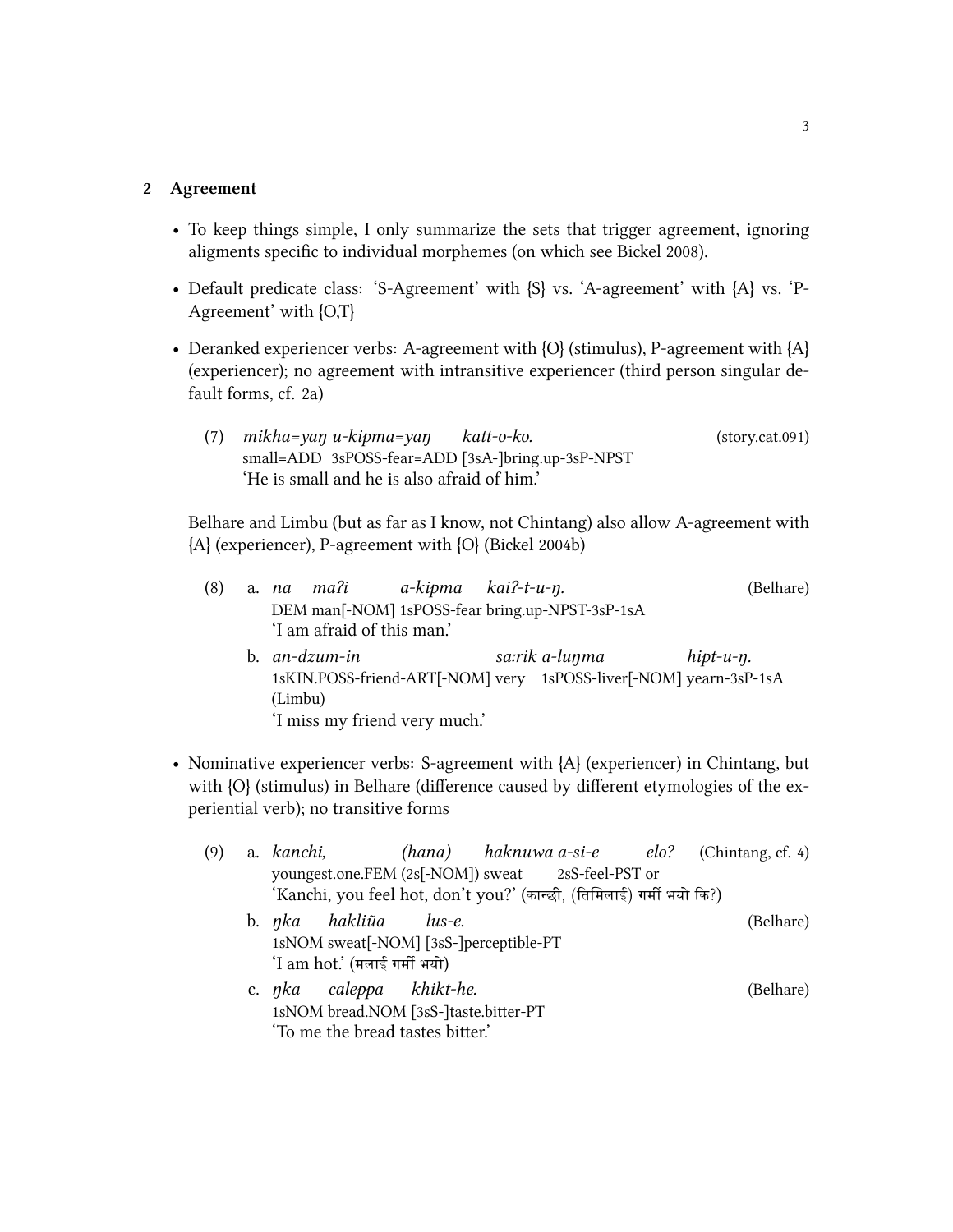- Primary and double object ditransitives: 'S-Agreement' with {S} vs. 'A-agreement' with {A} vs. 'P-Agreement' with {O,**G**}
	- (10) a. *huĩsa-ŋa hana* DEMs-ERG 2s[-NOM] umbrella[-NOM] 3>2-cover-PST *atta na-bopt-e.* (double object) 'She covered you with an umbrella.'
		- b. *a-ma-ŋa* 1sPOSS-mother-ERG 2s[-NOM] shawl-INS 3>2-cover-PST *hana munjei-ŋa na-bhukt-e.* (primary object) 'Mother covered you with a shawl.'

# **3 Detransitivization**

- Kiranti Detransitivization: intransitive inflection of verbs that also allow transitive inflection, similar to object incorporation, except that the object does not undergo phonological integration with the verb, that it can freely move and scramble, and that it can be freely expanded into a full NP (except in Limbu and Belhare; see [Angdembe](#page-12-2) [1998,](#page-12-2) Bickel [2004a,](#page-12-3) Bickel et al. [2007](#page-12-4) for discussion).
- The targeted object is  ${O,T,G}$  in Chintang, across all predicate classes (hence, regardless of case):
	- (11) Monotransitives:
		- a. *huĩsa-ŋa maʔmi* DEM-ERG person[-NOM] [3sA-]look-3sO-NPST-3sO *copt-o-k-o.* 'He looks at the people.'
		- b. *hungo* DEM[-NOM] person[-NOM] [3sS-]look-NPST *maʔmi cop-no.* 'He/she looks at people.' (in general)
	- (12) Ditransitives: default class
		- a. *(a-)kam* (1sPOSS-)friend[-NOM] (1sPOSS-)house-LOC send-3sP-1sA.PST *(a-)khim-be paŋs-u-hẽ.* 'I sent (a/my) friend to (a/the/my) house.'
		- b. *(\*a-)kam* (1sPOSS-)friend[-NOM] (1sPOSS-)house-LOC send-PST-1sS.PST *(\*a-)khim-be paŋs-e-hẽ.* 'I sent friends home.' (in general)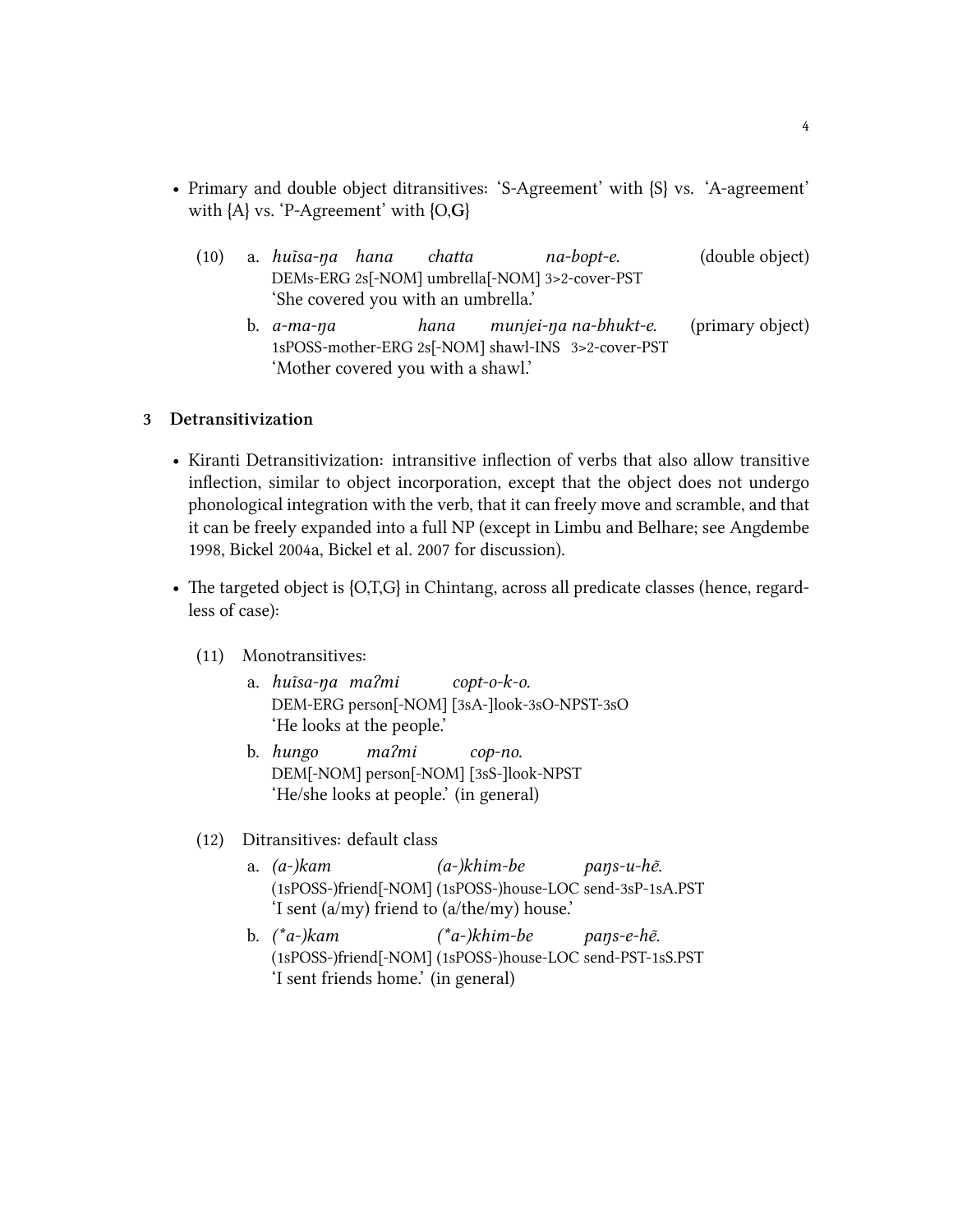- (13) Ditransitives: primary object verbs
	- a. *(a-)kam* (1sPOSS-)friend[-NOM] (1sPOSS-)ball-INS throw-3sP-1sA.PST *(a-)gol-ŋa or-u-hẽ.* 'I hit (a/my) friend with (a/the/my) ball.'
	- b. *(\*a-)kam* (1sPOSS-)friend[-NOM] (1sPOSS-)ball-INS throw-PST-1sS.PST *(\*a-)gol-ŋa or-e-hẽ.* 'I hit friends with balls.' (in general)
- (14) Ditransitives: double object verbs
	- a. *huĩsa-ŋa Joge* DEMs-ERG J.[-NOM] letter[-NOM] [3sA-]send-3sP-NPST *citthi hakt-o-ko.* 'He sends the letter to Joge.'
	- b. *huŋgo* DEMs[-NOM] 3sPOSS-friend[-NOM] letter[-NOM] [3sS-]send-NPST *kam citthi hak-no.* 'He sends letters to friends.' (in general)
	- c. \* *huŋgo* DEMs=NMLZ[-NOM] J.[-NOM]/3sPOSS-friend[-NOM] letter[-NOM] [3sS-]send-NPST *Joge/u-kam citthi hak-no. Intended:* 'He sends letters to Joge/his friend.' (in general)

#### **4 Light verb constructions**

- Basic pattern of Kiranti Light Verb Constructions: [(X) V-*inf* ] V<sub>[light]</sub> agr, where  $\uparrow$  x  $\uparrow$  x  $\uparrow$ the arrow represents agreement as a result of raising, control or long-distance agreement (distinctions orthogonal to GR definitions):
- Problems arising under transitivity mismatch: which X triggers agreement?
- **Solution 1:** Variable transitivity:  $\{S\}$  vs.  $\{A\}$  vs.  $\{O\}$ 
	- (15) a. *huĩ-lam=yaŋ* DEM-MED=ADD come.out-INF 2sS-be.able-NPST *loĩ-ma a-hi-no.* (CLLDCh4R06S03.0941) 'You can come out there as well.'
		- b. *u-ko-no=ko-ce* 3nsS-roam-NPST=NMLZ-ns who-ERG keep.alive-INF [3sA-]be.able-3P-NPST-3nsP=but *saŋa hɨŋma hid-u-ku-ce=naŋ* (RM.JK.talk01.073) 'But who can feed the people who roam around here?'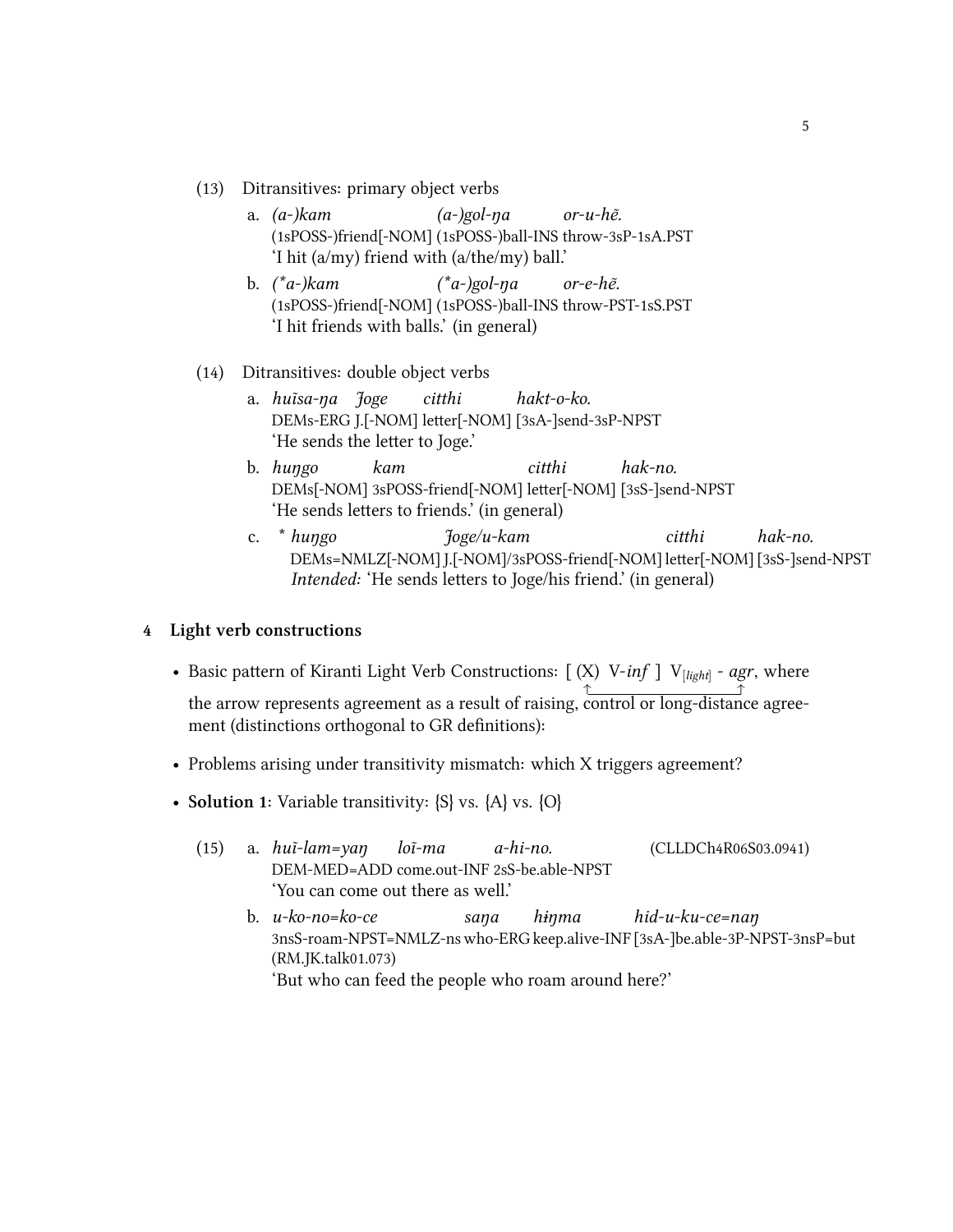- **Solution 2:** transitive matrix verb: O agrees with embedded {O,T} or nothing, A agrees with embedded {S,A}. In Chintang, the embedded S must be volitional, if it is not, the matrix is inflected intransitively (solution 1):
	- (16) a. *phaĩ-ma latt-o-ko.* walk-INF [3sA-]stop-3sP-NPST
		- b. \* *phaĩ-ma lat-no.* walk-INF [3sS-]stop-NPST 'He stops walking.'
		- c. *soŋ-ma lat-no.* work-INF [3sS-]stop-NPST
		- d. \* *soŋ-ma latt-o-ko.* work-INF [3sA-]stop-3sP-NPST '[The machine] stops working.'
		- e. *hap-ma lattoko / latno* 'He stops crying.'
		- f. *teĩ-ma na-latt-e* beat-INF 3>2-stop-PST 'He stopped beating you.' (*not:* 'He stopped x from beating you.')

In Belhare,  ${S, A}$  is not necessarily controlled (Bickel [2004a\)](#page-12-3):

| (17) | a. unchik ta-ma n-na-rendh-e.                                   | $(3sO$ default) |
|------|-----------------------------------------------------------------|-----------------|
|      | 3nsNOM come-INF 3nsA-stop-TEL-PST[-3sO]                         |                 |
|      | 'They stopped coming.'                                          |                 |
|      | b. ten-ma ma-n-narend-he.                                       | (A not raised!) |
|      | beat-INF 1sO-3nsA-stop-PST                                      |                 |
|      | 'They stopped beating me.' or 'They stopped x from beating me.' |                 |

- **Solution 3:** intransitive matrix verb: S agrees with embedded {O,T} in Chintang, with embedded {S,O,T} in Belhare, with nothing in Puma
	- (18) Chintang default class (Bickel et al. [in press\)](#page-12-5)
		- a. \* *im-ma a-kon-no.* sleep-INF 2s-should-NPST 'You should sleep.'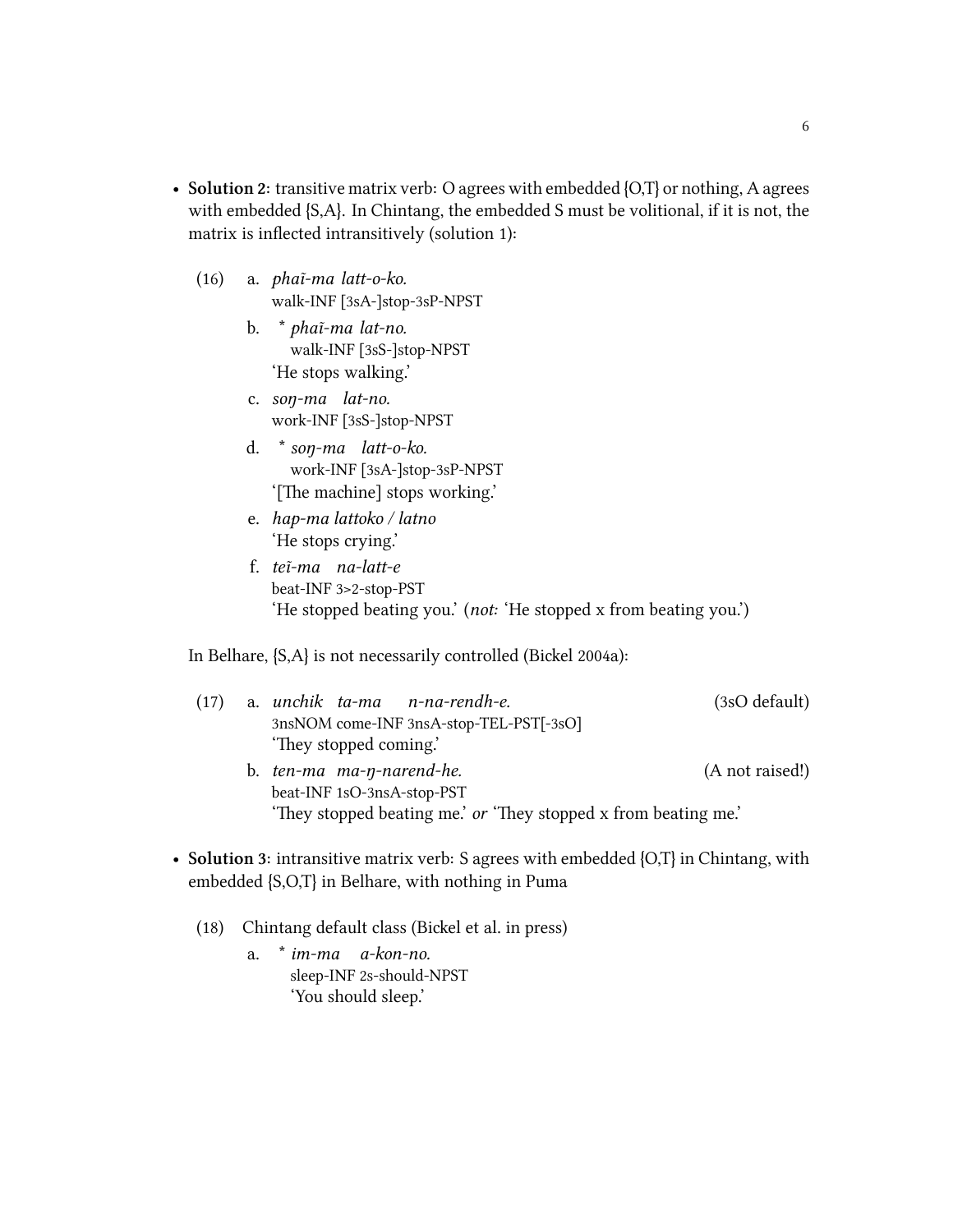|      | b. (hana) im-ma kon-no.<br>(2sNOM) sleep-INF [3sS-]should-NPST<br>'You should sleep.'                                                                                                 | (impersonal, no raising!) |
|------|---------------------------------------------------------------------------------------------------------------------------------------------------------------------------------------|---------------------------|
|      | c. (hana) lauri-na teĩ-ma a-kon-no!<br>(2sNOM) stick-INS beat-INF 2-should-NPST<br>'(One) should beat you with a stick!' (not: 'You should beat someone/him/her/it<br>with a stick!') |                           |
|      | d. hana akka-be na-paŋs-e.<br>2s[-NOM] 1s-LOC 3>2-send-PST<br>'He sent you to me.'                                                                                                    |                           |
|      | e. paŋ-ma a-kon-no.<br>send-INF 2s-should-NPST<br>'Someone should send you (somewhere).'                                                                                              |                           |
|      | f. * hana akka<br>paŋ-ma koi-yaʔã.<br>2s[NOM] 1s[-NOM] send-INF should-1sS.NPST<br>Intended: 'Someone should send you to me.'                                                         | (no raising of G)         |
|      | g. hun-ce-na hana akka-be pan-ma kon-no.<br>DEM-ns-ERG 2s[-NOM] 1s-LOC send-INF should-NPST<br>'They should send you to me.'                                                          | (no raising of $A$ )      |
|      | • Chintang primary and double object class: S agrees with {O,T,G}                                                                                                                     |                           |
| (19) | a. huisa-na gol-na hana na-or-e.<br>DEMS-ERG ball-INS 2sNOM 3>2-throw-PST<br>'He hit you with a ball.'                                                                                |                           |
|      | b. $(gol-na)$ o-ma<br>a-kon-no.<br>(ball-INS) throw-INF 2-should-NPST<br>'Someone should hit you (with a ball)'                                                                       | (rasing G)                |
|      | $u$ -kon-no.<br>c. $\text{gole}$<br>$o$ - $ma$<br>ball-ns[NOM] throw-INF 3nsS-should-NPST<br>'Someone should throw balls (to someone).' ('Balls should be thrown')                    | (raising T)               |
|      | d. gol-ce-na o-ma<br>$u$ -kon-no.<br>ball-ns-INS throw-INF 3nsS-should-NPST<br>'Someone should hit them with balls.' (not: 'Someone should throw balls<br>(to someone).')             |                           |
|      | e. hun-ce-na gol-ce-na hana<br>kon-no.<br>$o$ - $ma$<br>3-ns-ERG ball-ns-INS 2s[-NOM] throw-INF [3sS]-should-NPST<br>'They should throw the balls to you.'                            | (no raising)              |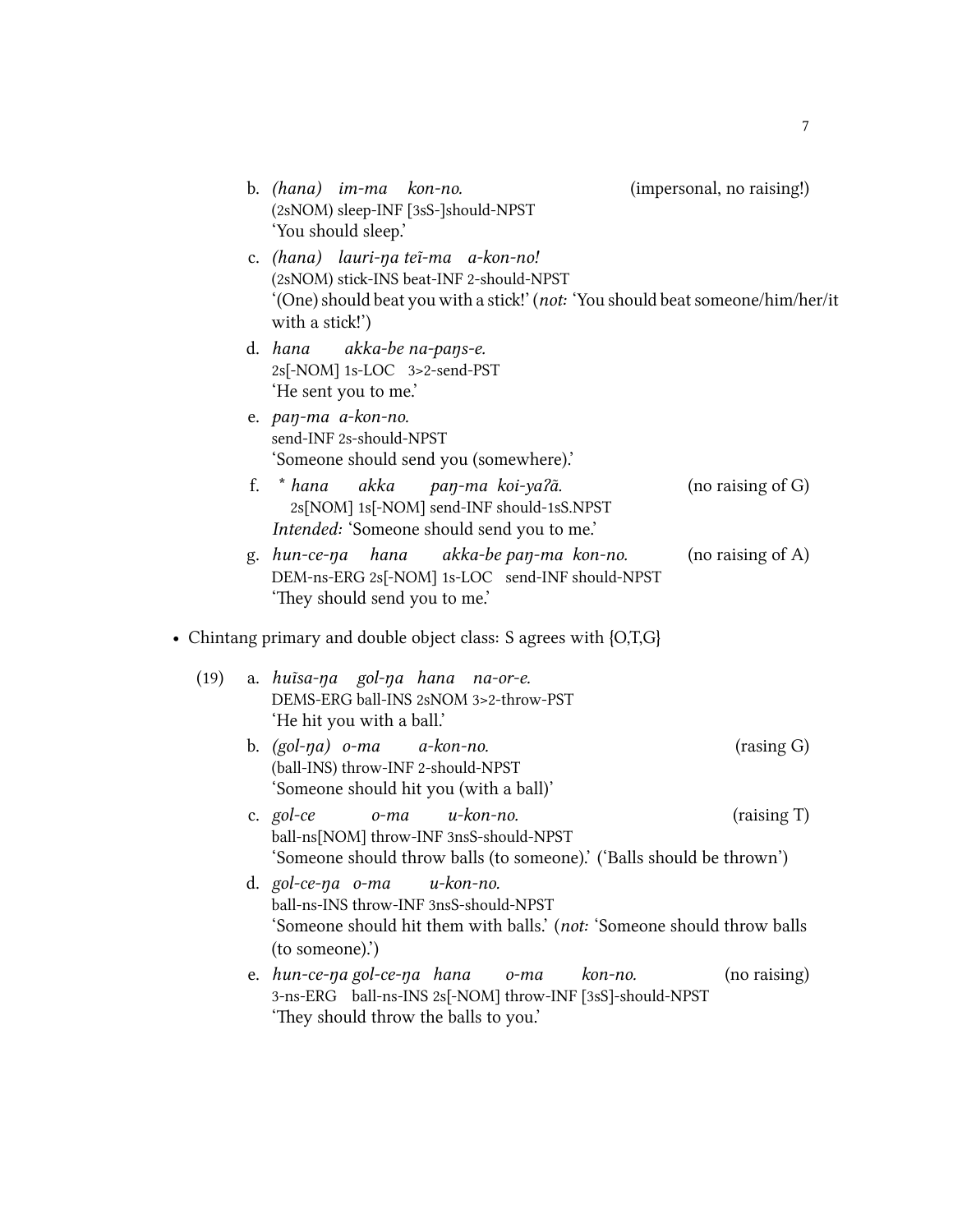- (20) Belhare (Bickel [2004a\)](#page-12-3)
	- a. *khoŋ-ma nui-ka.* play-INF may-2s[NPST] 'You may play.'
	- b. *lu-ma nui-ka.* tell-INF may-2s[NPST] (raising O) 'Someone may tell you.' (*not:* 'You may tell him/her.')
	- c. *ŋka* 1sNOM beer[-NOM] sour-INF [3SG.S-]may-NPST *iŋa su-ma nu-yu.* (raising O)
	- d. \* *ŋka* 1sNOM beer.NOM sour-INF may-NPST-1sS *iŋa su-ma nui-ʔ-ŋa.* (raising A) 'I like [the beer] sour.' (literally, '[the beer] may be sour to me.')
	- e. *n-ris* 2sPOSS-anger.NOM come.up-INF [3sS-]NEG-may-NPST-NEG *kat-ma n-nui-ʔ-ni.* (raising O)
	- f. \* *n-ris* 2sPOSS-anger.NOM come.up-INF NEG-may-NPST-NEG-2sS *kat-ma n-nui-ʔ-ni-ga.* (raising A) 'You shouldn't get angry' (literally, 'your anger shouldn't come up.')

## $(21)$  Puma (Schackow [2008\)](#page-12-6)

- a. *khanna puŋ-ma dot.* 2s[-NOM] go-INF should[3sNPST] 'You should go.'
- b. *ʌkku a-bo* PROX 1pe-GEN custom-ns time-time-GEN.LOC do-INF V2-INF-ns *thapsʌŋ-ci bela-bela-do mu-ma ŋen-ma-ci dot.* should[3sNPST] 'We have to keep practising our traditions at the right time.'
- **Conclusion:** Raising limited to {O,G} in Chintang, and to {S,O,G} in Belhare. (Note that both are predicted to be impossible by [Dixon](#page-12-7) [1994.](#page-12-7))

#### **5 Reflexivization**

(22) a. *u-ten-na-ncɨ-hẽ.* 3nsS-hit-REFL-ns.REFL-PST 'They hit themselves.'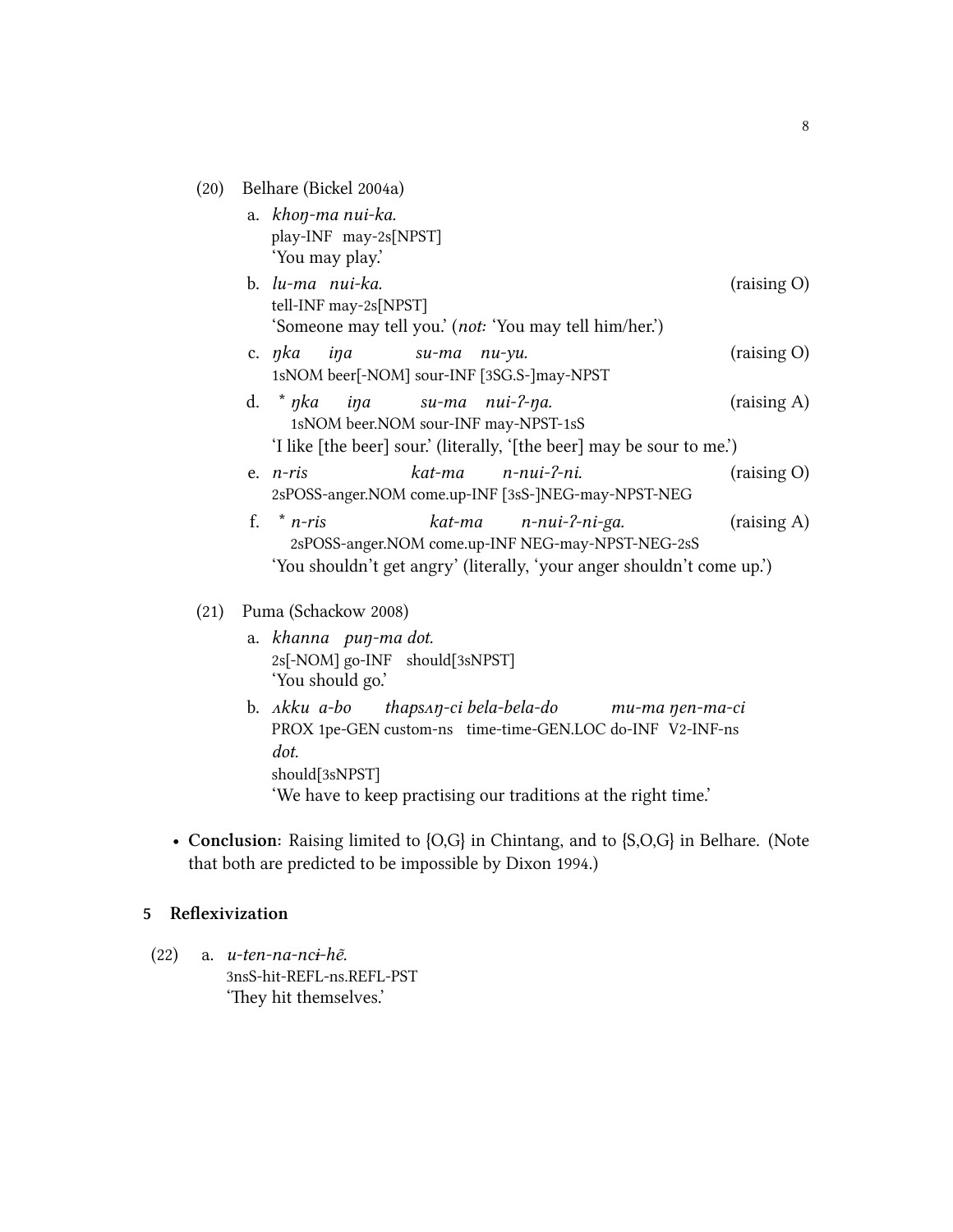- b. *huŋ=go* DEMs=NMLZ book[-NOM] [3sS-]give-REFL-REFL[-PST] *kitap pi-na-ce.* 'He gave the book to himself.'
- c. *Joge* J.[-NOM] A.[-NOM] see [3sS]-cause-REFL-REFL[-PST] *Anita khaŋ met-na-ce.* 'Joge makes himself watch Anita.' (*not:* 'Joge showed Anita to herself (in the mirror.)')
- d. *Joge-ŋa Anita* J.-ERG A.[-NOM] mirror-LOC see [3sA-]cause-PST[-3sP] *ʌina-be khaŋ mett-e.* (no binding!) 'Joge showed Anita to herself in the mirror.' (*or* 'Joge showed someone to Anita in the mirror.')

#### **6 Reciprocalization**

- (23) a. *Rikhi(-nɨŋ) Janak(-nɨŋ) khaŋ-ka-khaŋ u-lus-a-ce.* R.(-COM) J.(-COM) see-RECP-see 3nsS-AUX-PST-d 'Rikhi and Janak saw each other.'
	- b. *Rikhi(-nɨŋ) Janak(-nɨŋ) kalam* R.(-COM) J.(-COM) pen[-NOM] give-RECP-give 3nsS-AUX-PST-d *pi-ka-pi u-lus-a-ce.* (A binding G) 'Rikhi and Janak gave a pen to each other.'
	- c. *Lakhman(-nɨŋ) Lokendra(-nɨŋ) Joge(-nɨŋ) mukseĩkhaŋ meiʔ-ka-meiʔ* L.(-COM) L.(-COM) J.(-COM) know cause-RECP-cause *u-lus-a-ce.* 3nsS-AUX-PST-d (A binding T) 'Lakhman and Lokendra introduced each other to Joge.'
	- d. *Anita-ŋa Lokendra(-nɨŋ) Lakhman(-nɨŋ) mukseĩkhaŋ meiʔ-ka-meiʔ* A.-ERG L.(-COM) L.(-COM) know cause-RECP-cause AUX *lu mett-u-ce.* [3sA-]cause-PST[-3sP] (T binding G, G binding T) 'Anita introduced Lakhman and Lokendra to each other.'

#### **7 Passivization**

- (24) a. *Joge-ŋa Anita* J.-ERG A.[-NOM] R.-LOC [3sA-]send-PST[-3sP] *Rikhi-be paŋs-e.* 'Joge sent Anita to Rikhi.'
	- b. *Anita* A.[-NOM] send-PASS.PTCP=COP *paŋ-mayaŋ=kha.* 'Anita was sent somewhere.'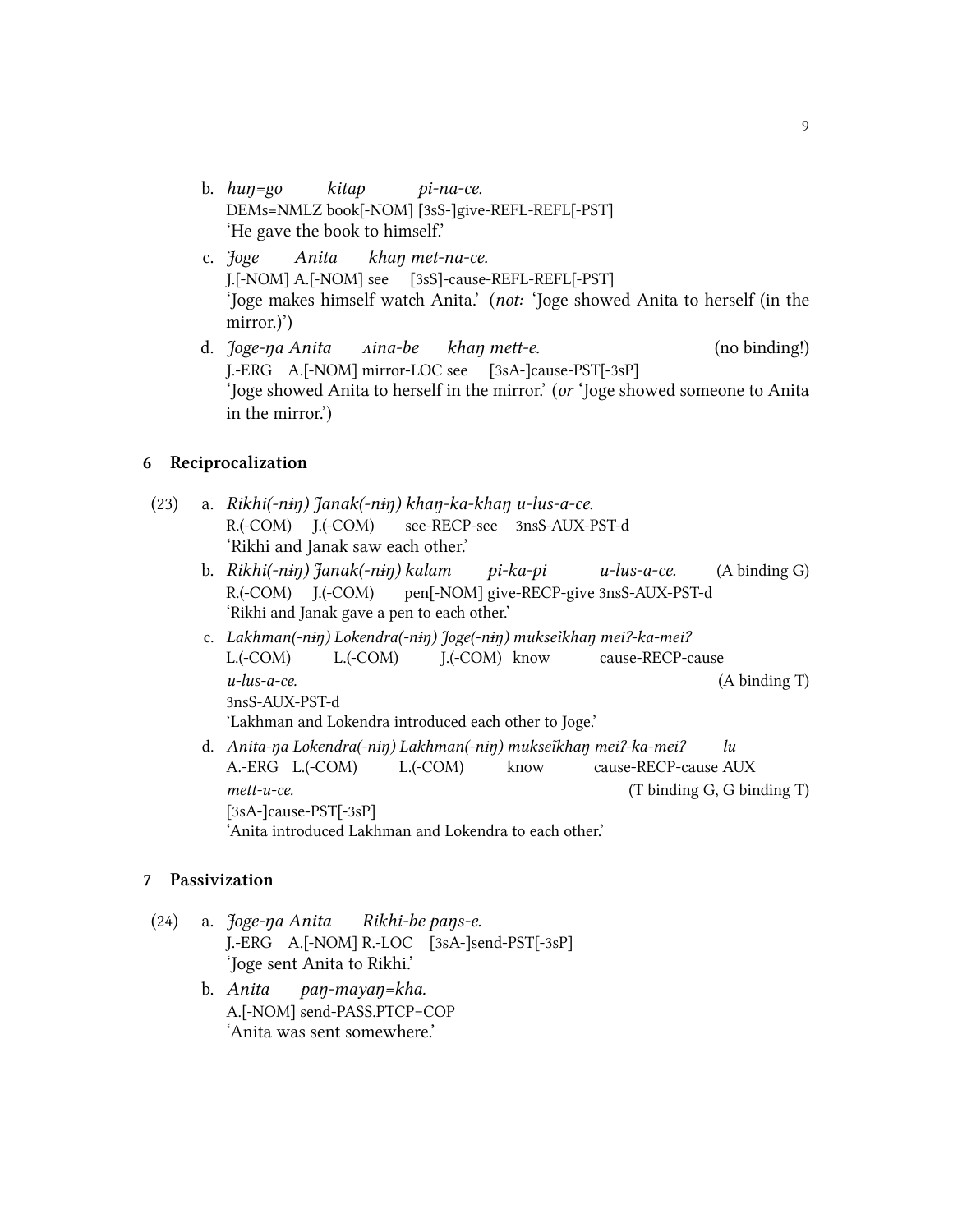- c. \* *Rikhi* R[-NOM] send-PASS.PTCP=COP *paŋ-mayaŋ=kha Intended:* 'Rikhi was sent someone.'
- (25) a. *akka Joge* 1sNOM J.[-NOM] money[-NOM] give-3sP-1sA.PST *embi pid-u-hẽ.* 'I gave money to Joge.'
	- b. *embi* money[-NOM] give-PASS.PTCP=COP *pi-mayaŋ=kha.* 'Money was given (to him/her/someone)'.
	- c. *Joge* J.[-NOM] give-PASS.PTCP=COP *pimayaŋ=kha.* 'Joge was given it/something'.
- (26) a. *huĩsa-ŋa gol-ŋa rame* DEMs-ERG ball-INS R.[-NOM] [3sA-]throw-PST[-3sP] *or-e.* 'She hit Rame with a ball.'
	- b. *Rame* R.[-NOM] throw-PASS.PTCP=COP *o-mayaŋ=kha.* 'Ram was hit (thrown at) (by something).'
	- c. *gol* ball[-NOM] throw-PASS.PTCP=COP *o-mayaŋ=kha.* 'The ball was thrown.'

## **8 Active participles**

Belhare data (Chintang paradigm is incomplete)

- (27) a. *asenle maʔi* recently person.NOM [3SG.S-]fall-downwards-PT *pikg-ar-he.* 'Recently a guy fell down.'
	- b. *asenle ka-pikg-a-ba* recently ACT.PART-fall-downwards-M person.NOM *maʔi* 'the guy who fell down recently.'
- (28) a. *han-na i-cha* 2SG-ERG one-ADD NEG-receive-PT-3[SG]O-NEG-2[SG.A] Q *n-takg-att-u-n-ga i?* 'Haven't you received anything?
	- b. *ka-tak-pa* ACT.PART-receive-M 'one who receives/received/will receive', not 'what was/will be received'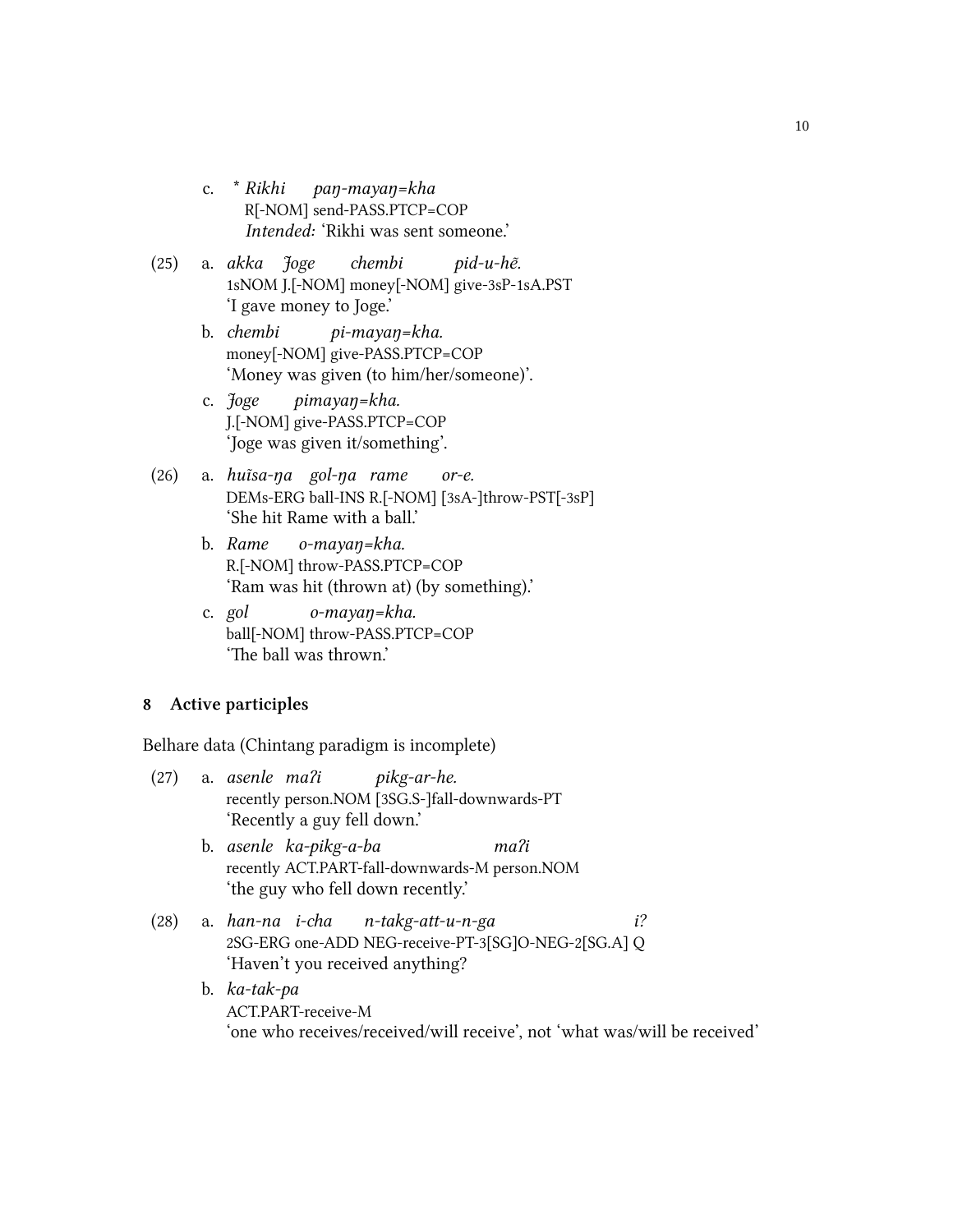- (29) a. *ŋka* 1SG.NOM cold/fever-ERG 1SG.O-[3SG.A-]bring-PT *cuŋ-ŋa mai-tar-he.* 'I've got fever.'
	- b. *cuŋ-ŋa* cold/fever-ERG ACT.PART-bring-M *ka-tat-pa* 'the one who has got fever.'
- (30) a. *ŋka* 1SG.NOM beer.NOM [3SG.S-]be.delicious-NPT *iŋa lim-yu* 'I like the beer.'
	- b. *iŋa ka-lim-ba* beer ACT.PART-delicious-M 'one who likes/liked/will like the beer'
- (31) a. *u-ris* 3SG.POSS-anger [3SG.S-]come.up-NPT *kar-he* 'S/he got angry'
	- b. *ris ka-ta-ba* anger ACT.PART-come.up-M 'an angry person'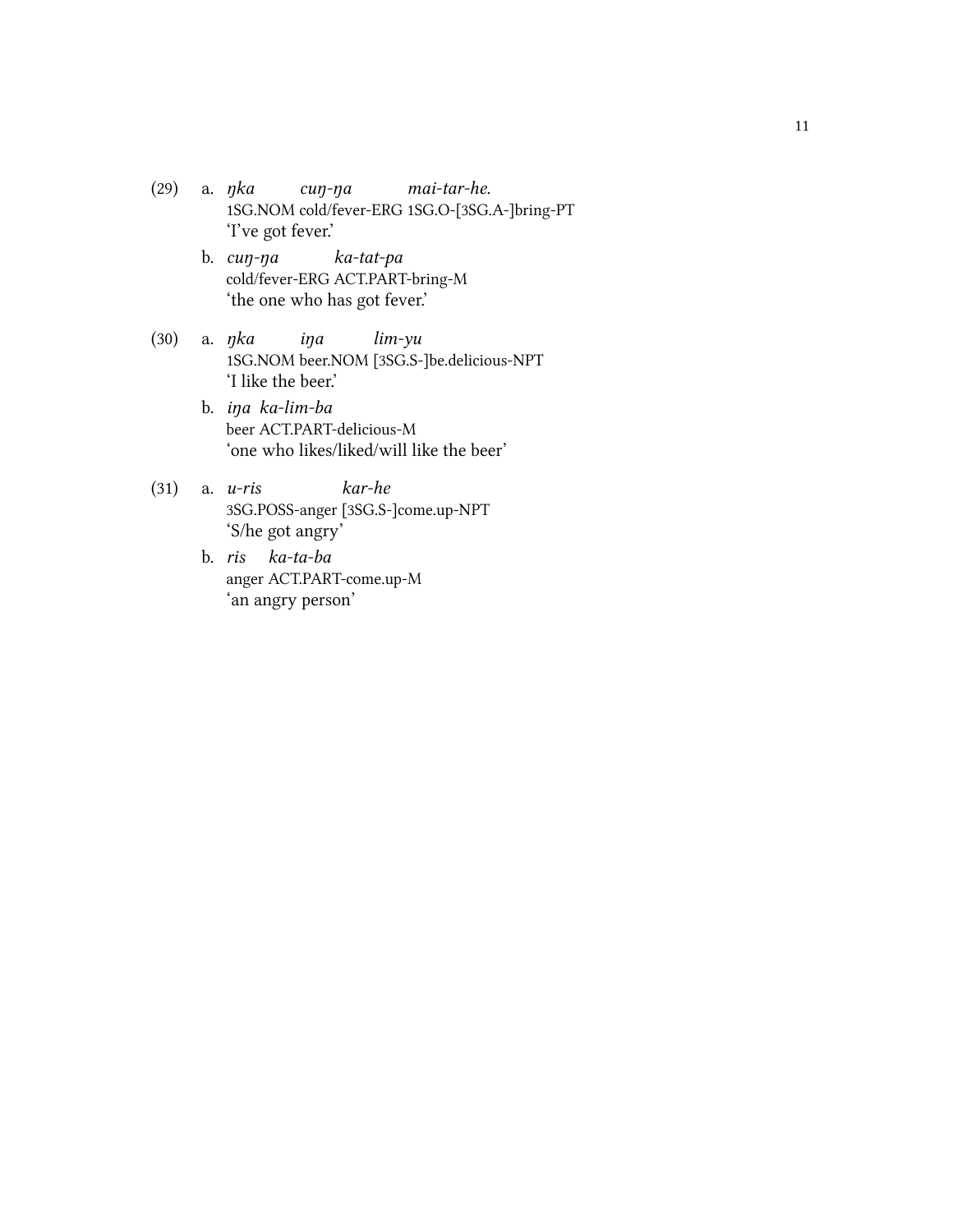|                         |                                         | default lexical class primary obj. verbs double obj. verbs NOM exp deranked exp                              |                          |                          |              |
|-------------------------|-----------------------------------------|--------------------------------------------------------------------------------------------------------------|--------------------------|--------------------------|--------------|
| case                    |                                         | $[S, O, T, A_{[SAP]}], [A], [G]$ $[S, O, G, A_{[SAP]}], [A, T]^a$ $[S, O, G, T, A_{[SAP]}], [A]$ $[S, A, O]$ |                          |                          | ${S.A}, {O}$ |
| agreement               | ${S}, {A}, {O}, T$                      | ${S}, {A}, {O}, G$                                                                                           |                          | $\overline{\mathcal{A}}$ | ${A}, {O}$   |
| detransitivization      |                                         | [0, G, T]                                                                                                    |                          | n/a                      | n/a          |
| light verb constr. VAR  | ${S}, {A}, {O}, T$                      | ${S}, {A}, {O}, G$                                                                                           |                          |                          |              |
| light verb constr. TR   | $\{S_{\text{[VOL]},A\},\{\text{O,T}\}}$ | $\{S_{[\text{VOI}]},A\},[O,G]$                                                                               |                          |                          |              |
| light verb constr. INTR | $\left\{ \text{O,T}\right\}$            | $\left\{ \text{O,G,T}\right\}$                                                                               |                          |                          | $\bigodot^b$ |
| reciprocalization       |                                         | [O, G, T]                                                                                                    |                          | n/a                      | n/a          |
| reflexivization         |                                         |                                                                                                              | $\overline{\mathcal{L}}$ |                          |              |
| act. participles        |                                         |                                                                                                              | $\{S,A\}$                |                          |              |
| pass. participles       | [0,1]                                   | $\left\{ \text{O,G,T}\right\}$                                                                               |                          |                          |              |
| converbs                |                                         |                                                                                                              | ${S.A}$                  |                          |              |

Table 1: Overview of Chintang grammatical relations Table 1: Overview of Chintang grammatical relations For facilitating the reading of examples, oblique case is glossed as 'INS' on T but as 'ERG' on A. But it is the same case.

*ab* $^{\boldsymbol{b}}$  Assumed on the basis of what is known about Belhare Assumed on the basis of what is known about Belhare

12